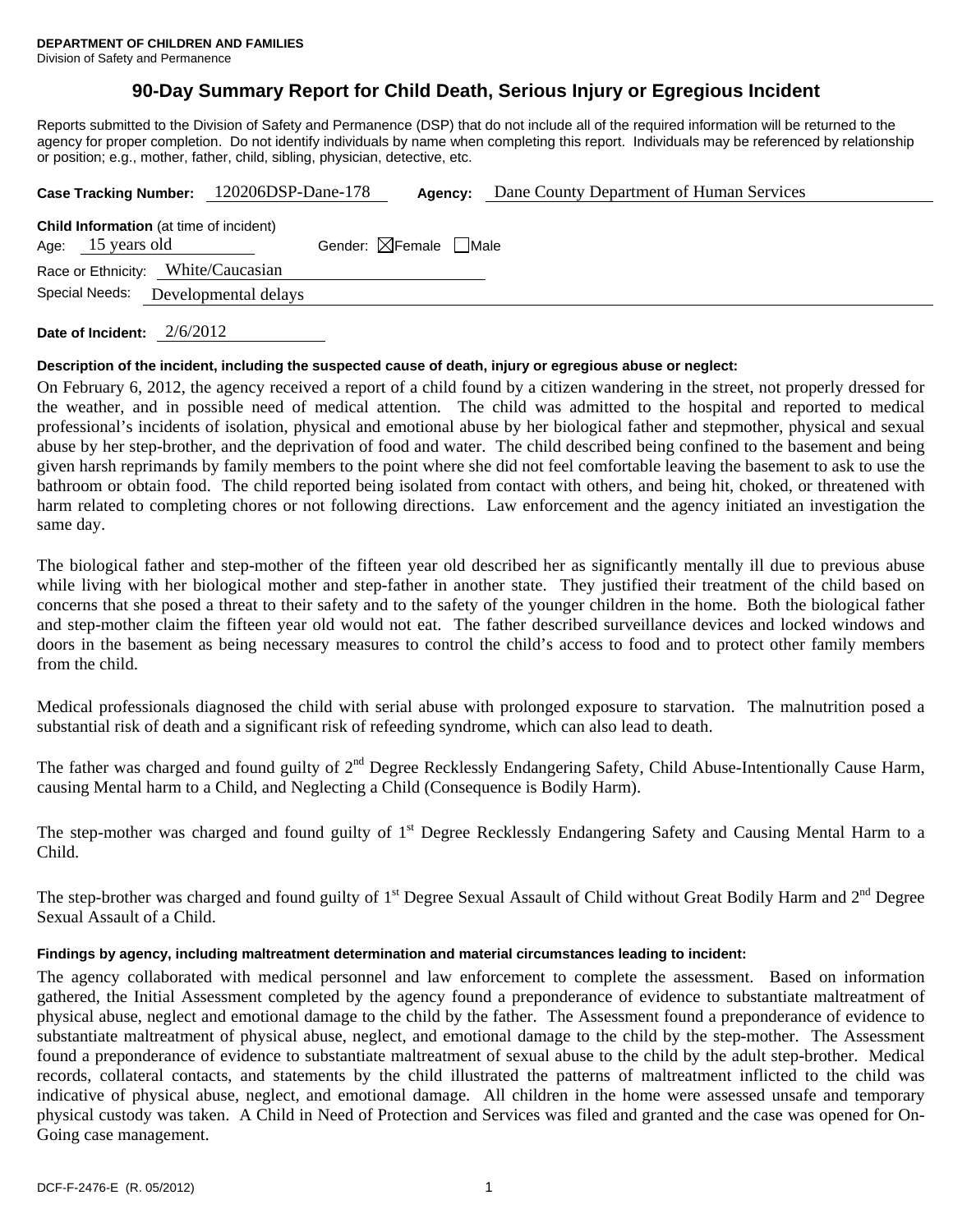$\boxtimes$ Yes  $\Box$ No Criminal investigation pending or completed?

 $\boxtimes$  Yes  $\Box$  No Criminal charges filed? If yes, against whom? The father, step-mother, and step-brother.

**Child's residence at the time of incident:**  $\boxtimes$  In-home  $\Box$  Out-of-home care placement

Complete the appropriate following section (A. or B. based on the child's residence at the time of the incident).

#### **A. Children residing at home at the time of the incident:**

**Description of the child's family** (includes household members, noncustodial parent and other children that have visitation with the child and / or in the child's family home):

 At the time of the incident, the child resided with her father, step-mother, 18 year old step-brother, and two younger halfsiblings. The child's biological mother's parental rights were terminated several years earlier.

**Yes No Statement of Services:** Were services under ch. 48 or ch. 938 being provided to the child, any member of the child's family or alleged maltreater at the time of the incident, including any referrals received by the agency or reports being investigated at time of incident?

**If "Yes", briefly describe the type of services, date(s) of last contact between agency and recipient(s) of those services, and the person(s) receiving those services:** 

N/A

**Summary of all involvement in services as adults under ch. 48 or ch. 938 by child's parents or alleged maltreater in the previous five years:** (Does not include the current incident.)

The parents requested assistance with the child and received in-home services in 2007 and again in 2008-2009. Another child in the household received services unrelated to the step-sister's needs, which ended in March 2011.

**Summary of actions taken by the agency under ch. 48, including any investigation of a report or referrals to services involving the child, any member of the child's family living in this household and the child's parents and alleged maltreater.** (Does not include the current incident.)

(Note: Screened out reports listed in this section may include only the date of the report, screening decision, and if a referral to services occurred at Access. Reports that do not constitute a reasonable suspicion of maltreatment or a reason to believe that the child is threatened with harm are not required to be screened in for an initial assessment, and no further action is required by the agency.)

May 19, 1997 – the agency screened in an allegation of maltreatment to the step-brother by a relative. Maltreatment was substantiated, and his mother was to supervise contact between her son and the relative. The case was closed.

April 8, 1998 – the agency screened in an allegation of maltreatment to the step-brother by a relative. The case record does not contain the maltreatment determination, and it appears that the case was closed in 1999.

June 6, 2006 – the agency screened in an allegation of sexual abuse to the child by her step-father while previously living with him and her biological mother in another state. The allegation was unsubstantiated, largely due to challenges obtaining information from the child, relatives and authorities in the other state. The child was determined safe with her biological father and his girlfriend (now known as the step-mother) in Wisconsin.

January 2007 – the agency received and screened in an allegation of sexual abuse to the child by her step-father. Maltreatment was unsubstantiated due to challenges obtaining information from the child and relatives. The case remained open for services for the family.

March 2007 – CPS report screened in with allegations of sexual abuse of the child by a family member and neglect to the step-brother by his parents. During the investigation, the child was not able to provide an adequate disclosure, and the child's father and step-mother refused to allow further interviews of the children. The child went to stay with relatives. The allegation was determined "Not able to locate source." The allegation of neglect to the step-brother by his mother was unsubstantiated. The family was assisted with in-home services until the CPS case was closed in July 2007.

June 15, 2009 – CPS Report – screened out. The family was referred to a local agency for child welfare services.

September 28, 2009 – CPS Report – screened out.

May 2, 2011 – CPS Report –screened out.

DCF-F-2476-E (R. 05/2012) 2 **Summary of any investigation involving the child, any member of the child's family and alleged maltreater conducted under ch.**